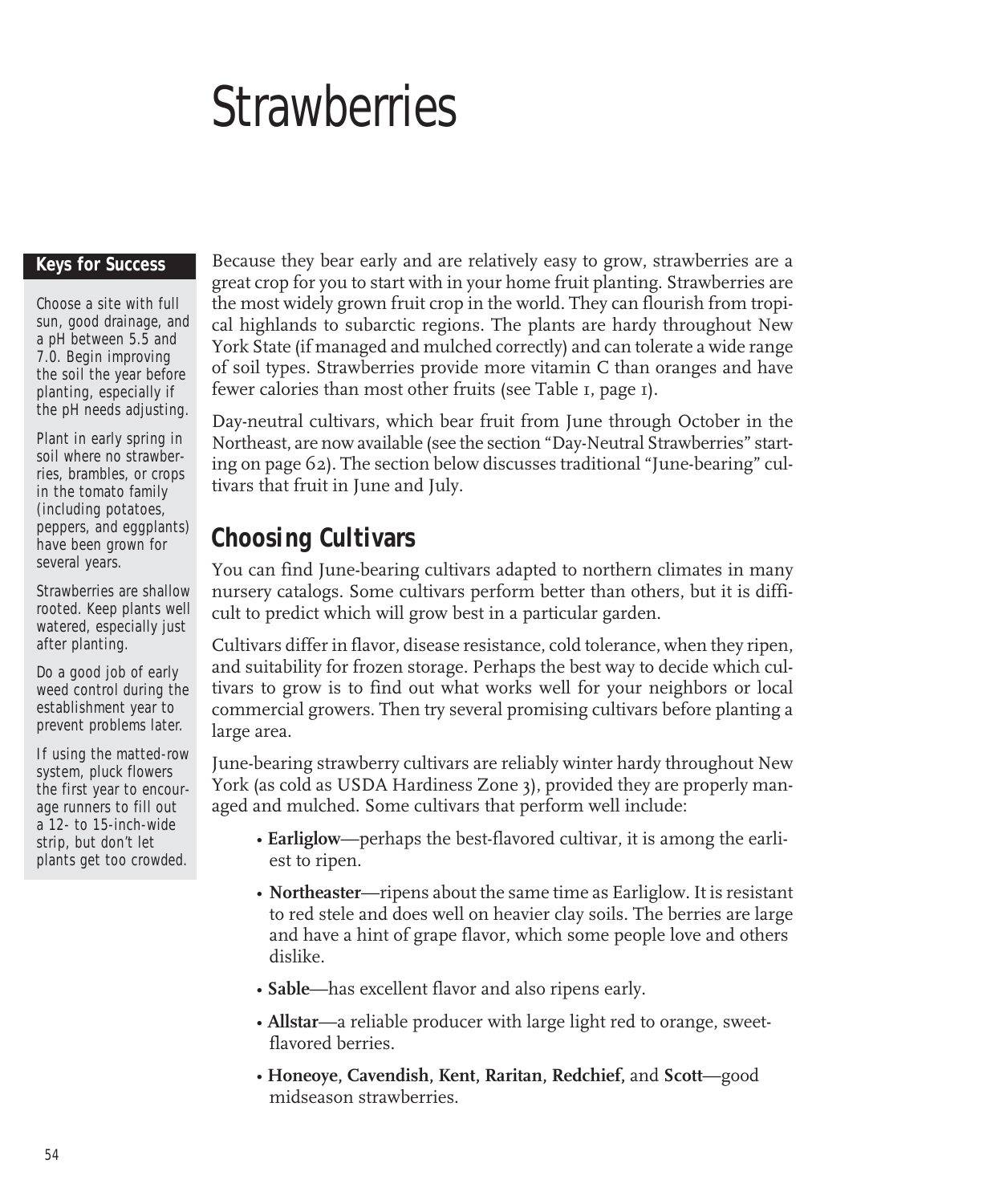- **Jewel**—the most widely grown variety in the Northeast, it has excel-<br>Keys for Success lent flavor. It is productive and maintains a large fruit size throughout the season.
- **Lateglow**—a reliable late-season cultivar.

All these cultivars are cold hardy, yield well, and produce firm fruit with good freezing quality. Allstar, Cavendish, and Jewel produce exceptionally large fruits.

# **Buying Plants**

Purchase dormant, virus-indexed plants from a reliable nursery. (For an updated list of nurseries, see www.hort.cornell.edu/nursery.) Nurseries usually sell plants in bundles of 25. Ask that they be shipped in late April or early May.

When plants arrive, check them for signs of winter injury, mold, and root rot. Plants showing signs of winter injury—a brown- or orange-colored internal crown—are likely to die if the weather quickly turns hot and dry after planting. A heavy mold on roots and crowns indicates that they weren't stored properly. If plants are moldy, discard them. Store healthy plants in a refrigerator until you are ready to plant.

# **Site Selection**

Strawberries grow best in a sunny location with deep, well-drained sandy loam soil with a pH of approximately 6.2. The plants do not tolerate extremes in pH, either below 5.5 or above 7.0. Determine pH by testing the soil, and follow recommendations to adjust the pH accordingly a year before planting. (Contact your county's Cornell Cooperative Extension office for more soil test information. See www.cce.cornell.edu/local\_offices.cfm.) Lime and other soil amendments that are used to adjust pH require at least two months of warm weather to work, so don't wait until the fall before planting to apply them.

Plants can be productive over a broad range of soil types, but avoid extremes. Heavy clay soils retain moisture but are often poorly drained, while sandy soils drain well but require irrigation. Add organic matter to sandy or clay soils to reduce those shortcomings.

Adequate drainage is essential for healthy strawberries. If your site is poorly drained, plant on ridges or in raised beds. Strawberry plants are shallow rooted and benefit from irrigation. Consider using irrigation to prevent yield reductions caused by drought, particularly on raised beds, which can dry out quickly. Drip irrigation works well for home gardens.

Cover plants with mulch when nighttime temperatures approach 20 degrees F. In early spring, rake mulch off the plants into the space between the rows.

To get good production and a long-lived planting, renovate the planting by mowing it after harvest.

When the planting starts to decline, generally after about the third year of fruiting, start a new planting with virus-indexed plants purchased from a reliable nursery.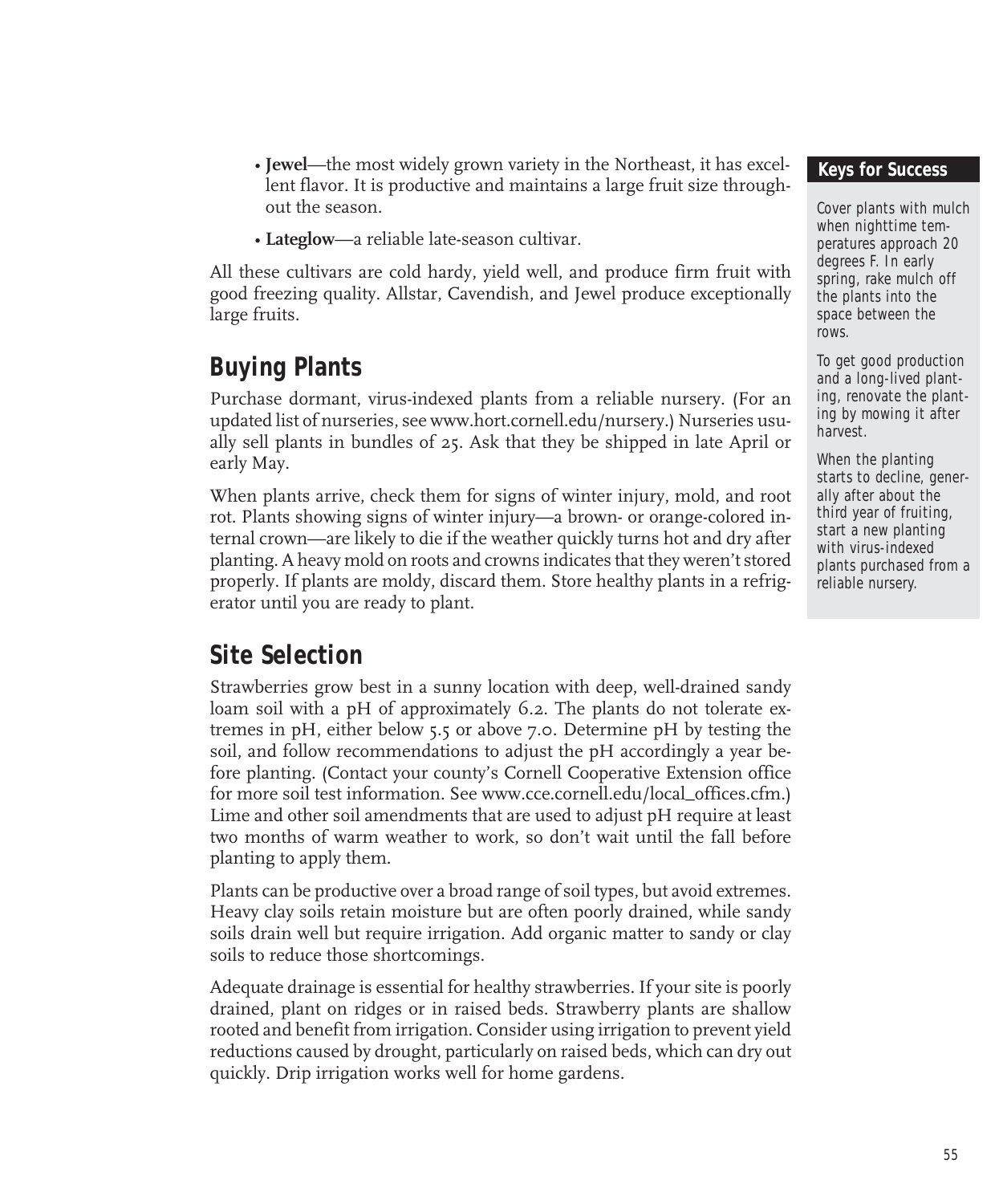Do not plant strawberries in an area where they were recently grown. Also avoid planting them where crops in the tomato family (Solanaceae, including eggplants, potatoes, and peppers) have been grown.

Before planting, find out about the soil and its history. It may harbor troublesome pests, particularly perennial weeds or weed seeds, insects, soilborne diseases, or nematodes. Control insects that reduce strawberry yields, such as white grubs, strawberry root weevils, and European chafers, by growing a crop other than strawberries for a year before planting.

In soils where the fungi causing red stele and verticillium wilt are known to be present, plant only resistant cultivars. Northeaster, Allstar, Cavendish, Redchief, Scott, and Lateglow are resistant to both red stele and verticillium wilt. Honeoye, Kent, Raritan, and Jewel are susceptible to these two diseases.

#### **Growing Methods**

There are several different systems that you can use to grow strawberries. You should decide which is best for you before ordering plants.

The **matted-row system** is the easiest to maintain. Set plants 12 to 24 inches apart in rows that are 48 inches apart. Pluck off the flowers the first season to encourage vegetative growth. The plants will produce side stems with daughter plants called runners. Ideally, you want about six to eight runners per plant. Your goal is for the runners to fill out a strip about 12 to 15 inches wide (18 inches at the most). If you set the plants closer than 12 inches at planting, you'll have too many runners and the planting will be too crowded. You'll have to either spend more time thinning the plants or settle for lower yields from the overcrowded plants and possibly more risk of disease.

Harvest fruit from these 12- to 15-inch-wide rows in subsequent years. The planting will be most productive on the edges. Rows any wider are harder to weed and harvest, and the plants are at greater risk of disease.

Use a rototiller or hoe to remove plants that stray into the area between the rows. Within the rows, you want to keep the soil covered with plants, but you don't want them to be too crowded—no less than about 6 inches apart. Clip off runners to keep the plants from getting too crowded. Clipping runners is hard work, but it increases fruit size, decreases rotting, and makes harvest easier.

With most plantings, you can expect about three years of harvests before the stand declines seriously. As the planting ages, weeds will become more difficult to control, and diseases often become more of a problem. At some point, you'll want to start over at a new location. You may be tempted to use runners from your existing planting. But it's usually best to purchase new, disease-free planting stock. Otherwise, you will just move any disease problems right into your new planting.

Keep topsoil covered with plants, but avoid overcrowding.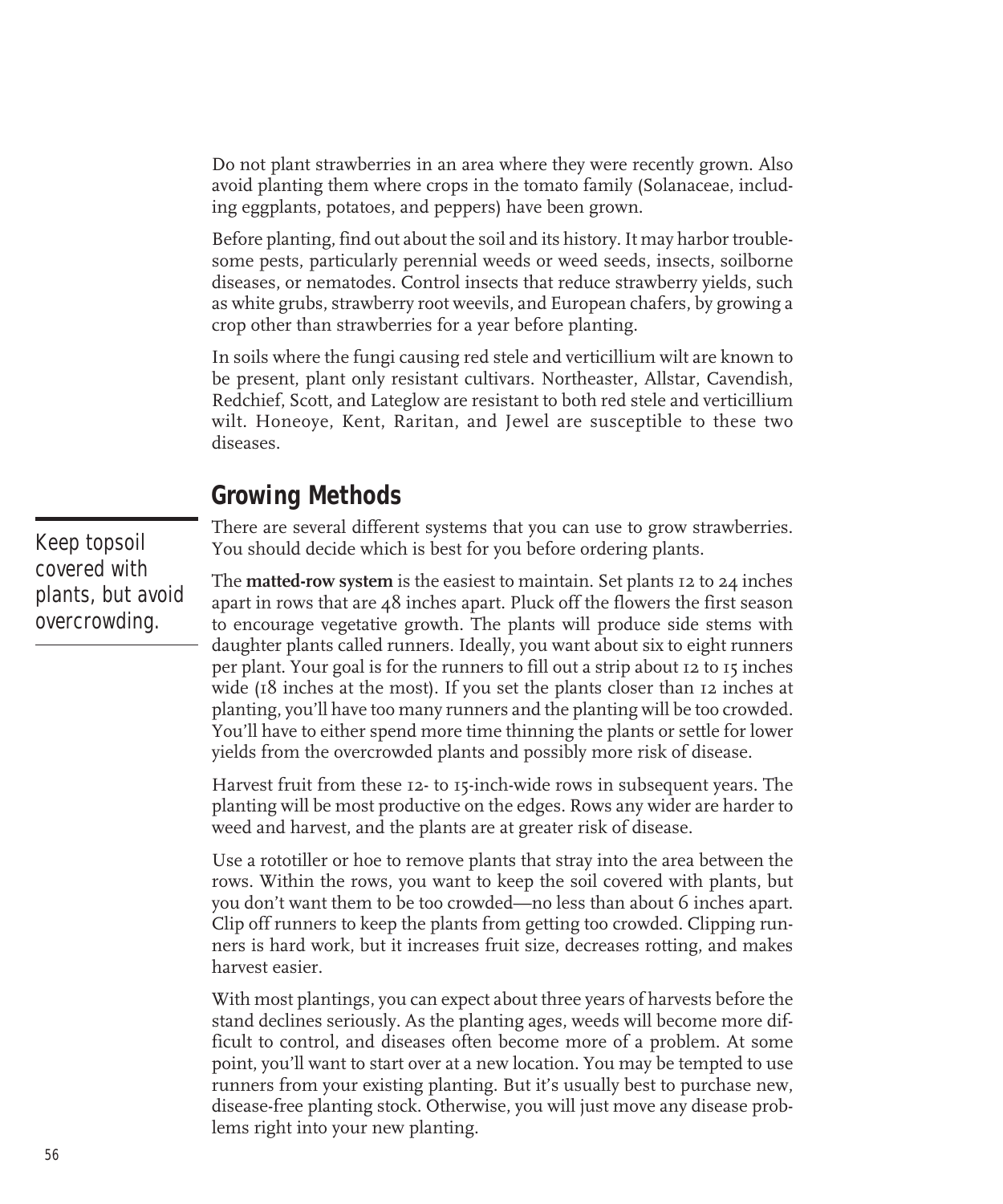The **ribbon-row system** is more labor intensive and requires purchasing more plants, but it produces fruit the first year. Space the plants just  $\mu$  inches apart in rows 36 inches apart. Do not remove flowers, and clip all runners. Plants managed this way are very productive and produce large berries. Continue harvesting berries for about three years or until productivity declines.

# **Planting and Early Care**

No matter which planting system you use, plant strawberries as soon as possible in the spring (fall planting is not recommended in the Northeast). Prepare soil the season before planting to speed soil warming and minimize the need to work the ground before planting. If the soil is still frozen when your plants arrive, refrigerate them until the ground has thawed.

Avoid exposing the plants to sun and wind. Cool, cloudy weather is ideal for planting. Dig a hole large enough so that the roots can extend vertically, then cover the plants with soil to just below the crown (see Figure 18). Do not bury the crowns. You may need to cut the roots back to 4 inches before planting to avoid J-shaped root systems. During the first few weeks after planting, make sure the plants have adequate water.



Several weeks after planting, the plants will begin to flower from buds formed within the crown the preceding fall. If you are using the matted-row system, remove these flowers to prevent fruiting and encourage runners. Berries on first-year plants rob the plants of energy necessary for growth, runner production, and winter survival. Although some strawberry cultivars produce only one flower cluster per plant, others produce several sets, so you may need to check the planting and remove flowers several times.

About six weeks after planting, apply 2 pounds of 10-10-10 fertilizer per 100 linear feet of row. Apply another 2 pounds in early September before flower Plant strawberries in early spring.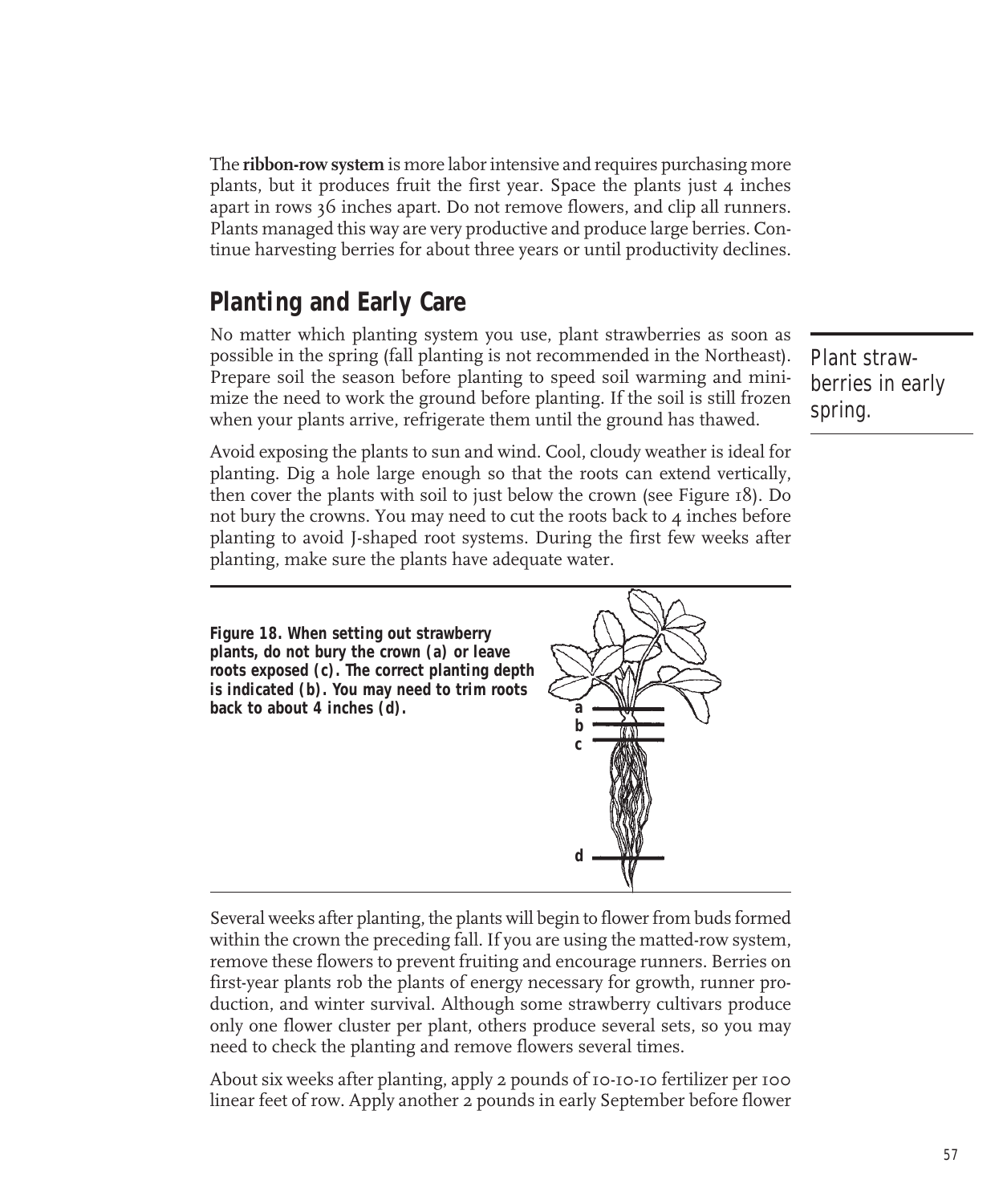buds form. Sprinkle the fertilizer evenly over the row area, and try to avoid contact with the foliage. Don't work the fertilizer into the soil, or you may damage the shallow roots.

### **Managing Your Planting**

**Watering.** Because of their shallow root systems, keeping strawberries well watered is extremely important. There is a tendency to overfertilize strawberries when actually a lack of water is holding back yields.

Strawberry plants need about I inch of water each week, either by rainfall or irrigation. Avoid watering in the very early morning or late evening so the plants are not wet for long periods.

When overnight frost threatens blooming plants, cover them with row covers or use sprinklers to deliver a fine mist over the planting. Ice that forms on the plants actually prevents the flowers from freezing. Apply the mist continually from the time the temperature falls below  $34$  degrees F until the ice melts in the morning.

**Weed control.** Remove weeds by cultivation, hand hoeing, or pulling. The most important time to keep the strawberry planting weed-free is the first few months after planting while the plants are sending out runners and new plants are getting established. Do a good job of soil preparation and weeding early and you will have fewer weed problems later. Few herbicide options are available to home gardeners. Consult your local Cornell Cooperative Extension office for specific recommendations.

**Mulching.** In the fall cover your strawberry plants with mulch to prevent injury from low temperatures. Mulching is particularly important on clay soils or those that remain wet for much of the year. Clean straw is traditionally the mulch of choice (avoid mulches that might contain weed seeds, such as hay). Apply mulch when nighttime temperatures approach 20 degrees F, covering the plants 2 inches deep.

Remove the mulch in early spring—around the end of March to mid-April, after the threat of severely cold weather has passed. Strawberries are evergreen. The plants that have overwintered will have green leaves, and they will begin photosynthesizing when you remove the mulch and expose them to the sun. Place the mulch between the rows to help smother weeds and to keep mud from splashing onto the fruit.

If you remove mulch early, you can cover plants with a floating row cover to provide additional protection and encourage early growth. Plants will flower and set fruit earlier. But use caution in areas prone to late spring frosts that could kill the flower buds. (If you lose the first flowers to frost, fruits from later flowers usually compensate.) Remove row covers before flowers appear so that insects can pollinate them. This also reduces the chance of *Botrytis* fungus causing fruit rot.

Don't overfertilize or underwater your strawberries.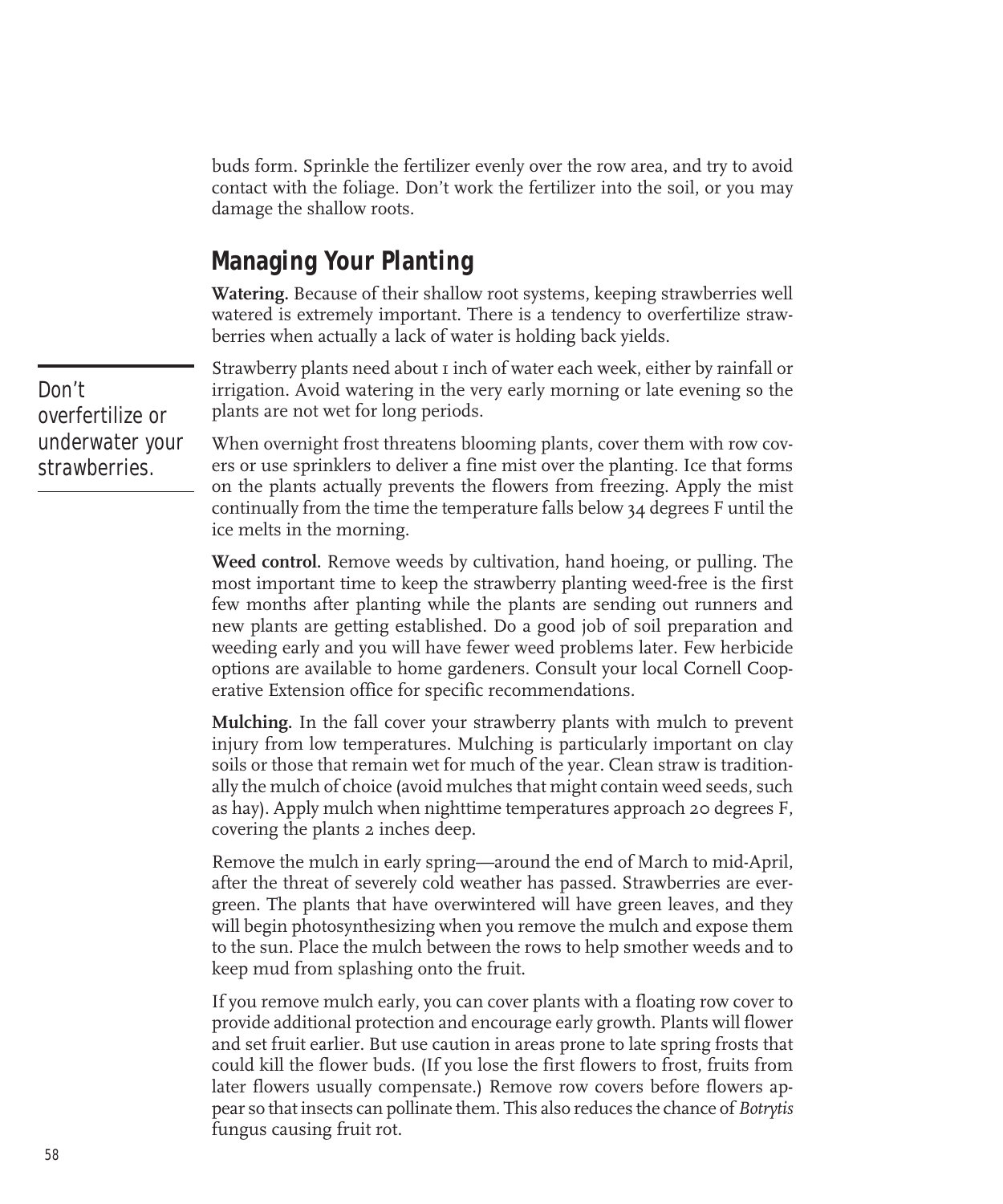In the Northeast strawberries typically flower in May and produce fruit in early June through early July (depending on the cultivar and weather). Watch the flowers for signs of insect damage, particularly by tarnished plant bugs. Fruits ripen about 30 days after the flowers open.

**Renovation and fertilization.** Renovate your strawberries immediately after harvesting to help reduce disease, stimulate vigorous new growth, and prolong the life of your planting. Mow or clip the plants to a height of 3 inches. If you can, collect your clippings in the mower bag or rake them off and remove them to the compost pile to help reduce disease.

Rototill the area between the rows to incorporate the mulch. While you are tilling, reduce the width of matted rows to about 12 inches. Rake or hoe soil from the alleyways to cover the plants left in the row to about 1 inch deep.

While renovating, fertilize at a rate of 5 pounds of 10-10-10 fertilizer per 100 feet of row. Never fertilize with nitrogen before harvest because this increases fruit mold. (The one exception is fertilizing at planting, but you remove flowers during the planting season when you use the matted-row system so there is no harvest that year.) For more efficient fertilizer use, apply about twothirds of that rate at renovation and one-third in September.

# **Diseases and Pests**

Many insects feed on unripened fruit and young vegetative growth, and several diseases render the berries inedible or attack the roots. Whenever possible, select disease-resistant cultivars and virus-free plants. For assistance in diagnosing problems with strawberries and other berry crops, see www.hort.cornell.edu/diagnostic.

**Botrytis fruit rot (gray mold).** This disease is the most common and serious fungal disease of strawberry plants. It affects the flower petals, flower stalks, fruit caps, and fruit, and it is most prevalent during prolonged rainy and cloudy periods just before or during harvest. Blossoms are very susceptible and often turn brown and dry into their stems. Blossom infection leads to fruit infection, which begins as soft, light-brown areas that enlarge rapidly. In later stages, a gray dust of spores covers the fruit as it shrivels and mummifies. Handling diseased fruit while picking spreads the fungus to healthy berries. Under conditions favorable for disease development, healthy-looking fruit can rot within two days of picking.

To prevent botrytis fruit rot, practice good weed control and provide adequate nutrition. In particular, be sure that calcium and potassium are sufficient, and do not overfertilize with nitrogen. Fungicides are most effective when used during bloom.

**Verticillium wilt.** This fungal disease infects about 300 different host plants, including fruits, vegetables, woody ornamentals, flowers, and weeds. Once

After harvest, mow or clip plants to 3 inches tall.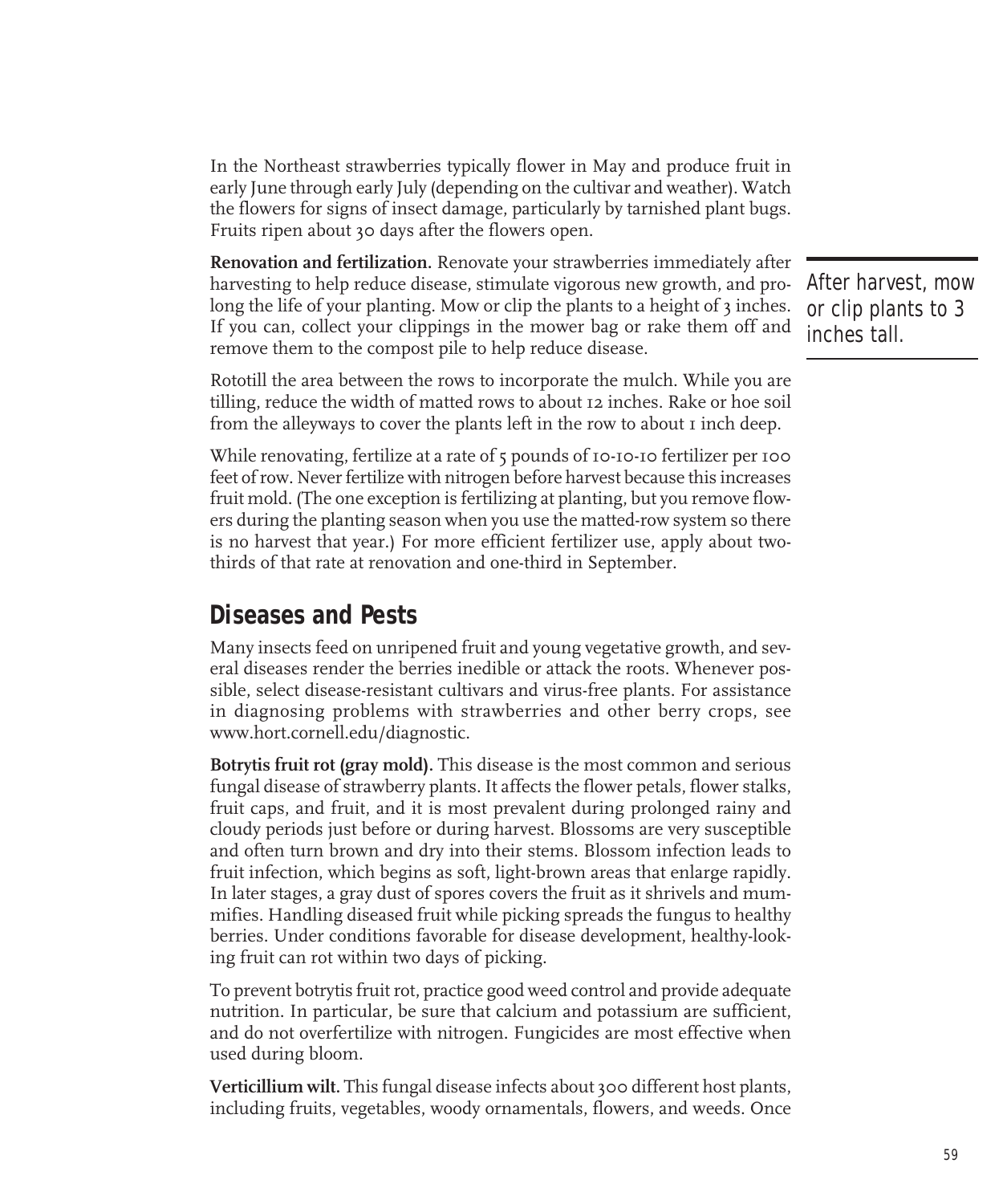established in the soil, it infects plantings for many years. In new strawberry plantings, the first symptoms often appear about the time runners form. With older plants, symptoms appear just before the berries ripen. Symptoms differ with cultivar susceptibility. Generally, the outer older leaves turn reddish or dark brown at the margins and between the veins. Then they wilt and drop. Few new leaves develop, and those that do emerge are stunted, wilted, and curled up along the midvein. Severe infections produce stunted and flattened plants with small yellowish leaves. Many plants wilt and die rapidly. With less severe cases, occasional or scattered plants wilt and die.

To minimize verticillium wilt, always start with healthy plants, and do not plant them in low-lying wet areas. Always clean garden tools before use, particularly if they are borrowed, to prevent the spread of infection. Avoid planting susceptible cultivars where other plants commonly infected by verticillium wilt (tomatoes, potatoes, eggplants, peppers, brambles, or other strawberries) have been grown in the past several years.

**Red stele.** This fungal disease is commonly found in low-lying, poorly drained areas of a strawberry planting. It can spread and become well distributed over an entire patch, especially during cool, wet springs. Infected plants are stunted, lose their shiny luster, and fail to send out runners. With the first hot, dry weather of the season, diseased plants quickly wilt and die. To identify the disease, dig up the plants and look at their roots. Infected plants show few new roots compared with healthy plants, whose roots are thick and bushy. Peel away the outer portion of the white roots and the central part (stele) appears pink to red or brownish red. Normally, the stele is yellowish white.

The best way to control red stele is to plant only resistant cultivars. Whenever possible, choose a well-drained site that has no history of red stele, and avoid planting in low-lying areas.

**Leather rot.** This disease infects primarily fruit at any stage of development, but it also can infect blossoms. It is common in poorly drained areas or where berries are in direct contact with the soil. Leather rot first appears as a darkened spot on the berry, but as the infection spreads, the entire berry becomes brown, leathery, and rough. Infected berries have a distinctively unpleasant smell and taste. To confirm the presence of leather rot, cut through several berries and look for a marked darkening. Unfortunately, mild infections that go unnoticed can ruin a batch of jam or jelly. To help prevent leather rot, mulch early in the season to prevent the fruit from contacting the soil and avoid planting in wet sites.

**Leaf diseases.** Leaf spot and leaf scorch generally appear in early to midspring. Severe infections cause premature death of the leaves and reduce fruit quality. The most obvious symptoms of leaf spot are small round purple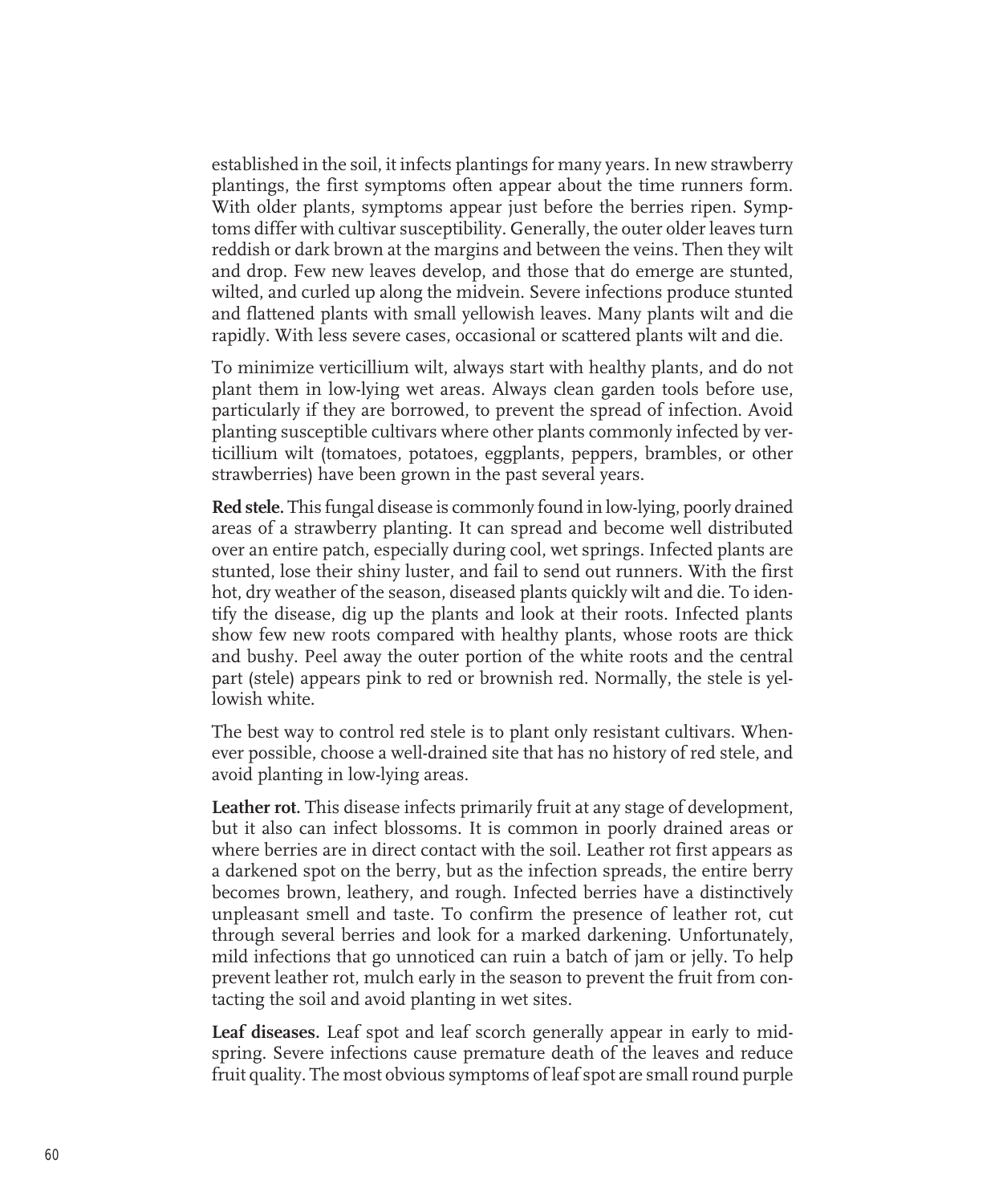spots on the upper surface of the leaf. Leaf scorch is characterized by round to angular dark purple spots that enlarge to resemble small drops of tar. Strawberry leaf diseases are most prevalent on old weak plants. To minimize their occurrence, remove old and infected leaves from runner plants. Choose a site with full sun, well-drained soil, and good air circulation. Control weeds and fertilize to keep the plants in good condition.

**Tarnished plant bugs.** The brownish adults are about 1/4 inch long and marked with yellowish and black spots. The nymphs suck plant juices and inject toxic substances that kill the surrounding tissues in the bud. Injured berries remain small, have a woody texture, and fail to mature. "Button berry," or seediness around the tip of the fruit, is a serious problem that occurs when the bug punctures young fruits before they fully develop. Tarnished plant bugs are more troublesome in fields bordered by woods and fencerows, where weeds are plentiful. They appear in the strawberry patch when plants start to bloom. To confirm their presence, hold a shallow white dish under the leaves and blossoms of a strawberry plant and tap the flower clusters over the dish. If several small green nymphs fall into the dish, consider using an insecticide to prevent the formation of nubby, inedible berries.

**Strawberry bud weevil.** This insect typically cuts buds and partially severs stems, resulting in the loss of blossoms. Injury is most likely to occur in strawberry patches near woodlots or other protected sites where the weevils overwinter. The dark reddish brown weevils leave these hiding places in the spring when temperatures approach 60 degrees F and infest plants having early fruit buds. Injury is often noticed before bloom and during blossoming. Late cultivars usually suffer the most damage.

**Spittlebugs.** Named for the mass of frothy material that covers their bodies, nymphs of this insect appear in April or May and complete development in five to eight weeks. The adults have sharp beaks that they use to pierce the stems of plants and suck their juices. Spittlebugs also attack flower bud clusters, leaf stems, and new crown growth. Although heavy feeding by spittlebugs can stunt berry and plant growth, the problems are generally cosmetic. Infestations are usually not severe enough to warrant the use of an insecticide.

**Spider mites.** These pests often go unnoticed because of their small size, but their damage is easy to see. As spider mites feed and deposit eggs on the undersides of leaves, plants lose their healthy green luster and become a coppery bronze color. Severe infestations weaken strawberry plants and interfere with sugar production and other normal processes. Mite life cycles vary with the season and weather. They can reproduce continuously from early spring until late fall. In general, hot, dry weather (particularly in July and August) and high nitrogen fertilizer rates favor rapid population increases. Insecticides are not effective because technically the mite is not an insect. Avoid overfertilization and keep the plants watered. Natural enemies often keep mites in check.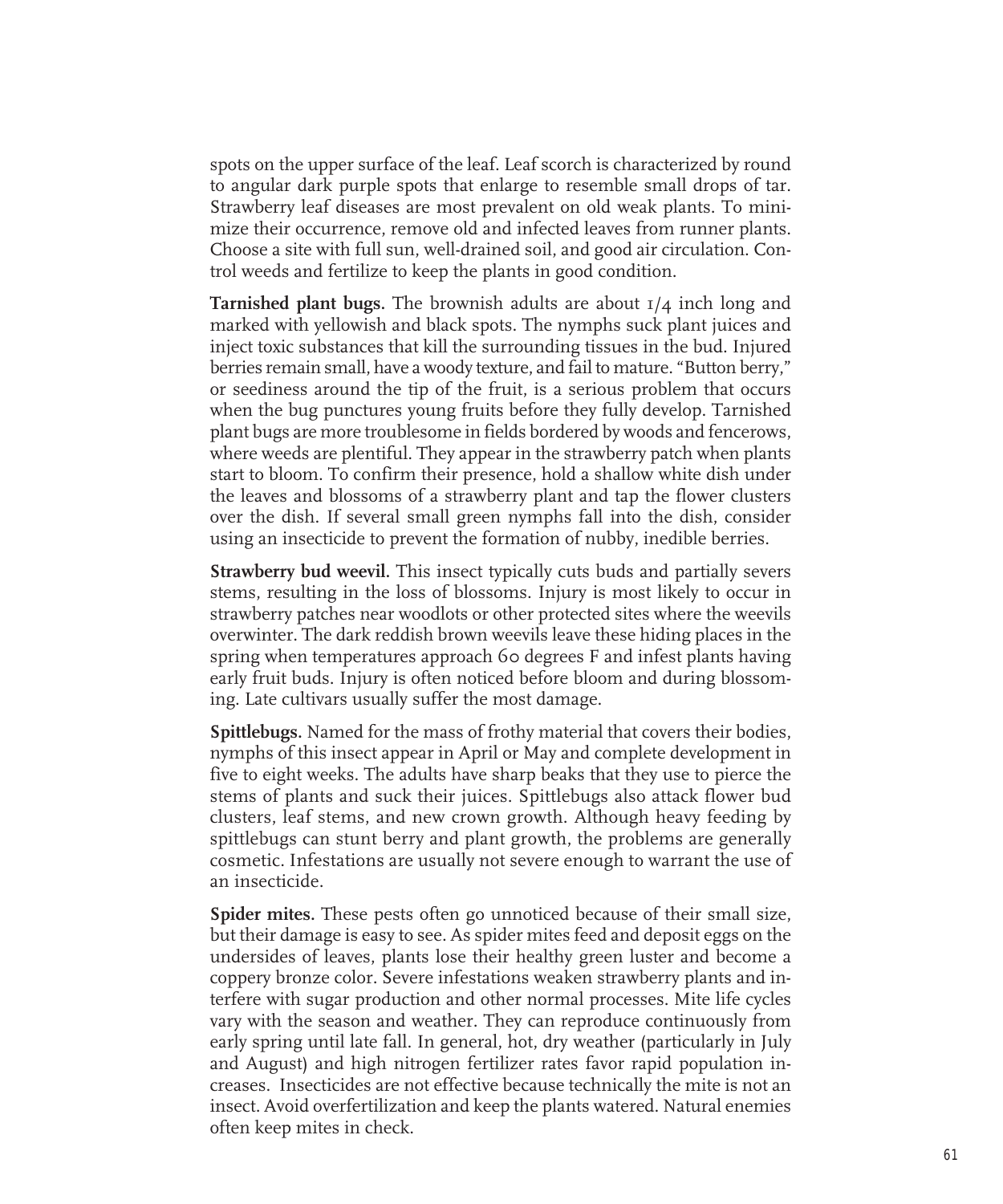**Slugs.** Few creatures evoke as much frustration for gardeners as the common slug. These mollusks (related to snails and shellfish) come in all sizes and leave slimy trails. As they feed at night or on dark, overcast days, they make small, moderately deep holes in ripening berries. Slugs overwinter in protected places beneath mulch. Various homemade traps, such as shallow pans of beer placed at ground level, and handpicking can reduce populations. Several control products and baits are available.

## **Day-Neutral Strawberries**

Unlike the common June-bearing strawberries discussed above, day-neutral strawberries flower and produce fruit anytime temperatures are between 35 and 85 degrees F. Instead of a bumper crop in June and July, harvest is spread out through the summer to as late as October, and plants yield well during the planting year. Because they do not send out runners as profusely as June bearers, you need to manage them differently.

**Cultivar selection.** The most successful day-neutral cultivars for the Northeast are Tribute, Tristar, and Seascape. All three are far more productive than older "everbearing" types such as Ozark Beauty. They produce smallto medium-sized fruit, topping out at about 1 inch in diameter. But their flavor is excellent, particularly Tristar.

Tristar produces a large amount of fruit early in the planting year, but the larger-fruited Tribute surpasses its production by the middle of September. Seascape, from California, has the largest fruit—nearly as big as June-bearing cultivars—and is the most productive of the three.

|                      | 42" |                       | 4 <sup>n</sup> | 42" |           |
|----------------------|-----|-----------------------|----------------|-----|-----------|
| <b>୫୫୫୫୫୫୫୫୫୫୫</b> ୫ | a   | $5 - 9$<br>୫୫୫୫୫୫୫୫୫୫ |                | b   | $10 - 18$ |

**Figure 19. You can plant day-neutral strawberries in single rows (a), but staggered double rows (b) are more productive.**

Instead of producing a bumper crop in June, day-neutral strawberries can be harvested through fall.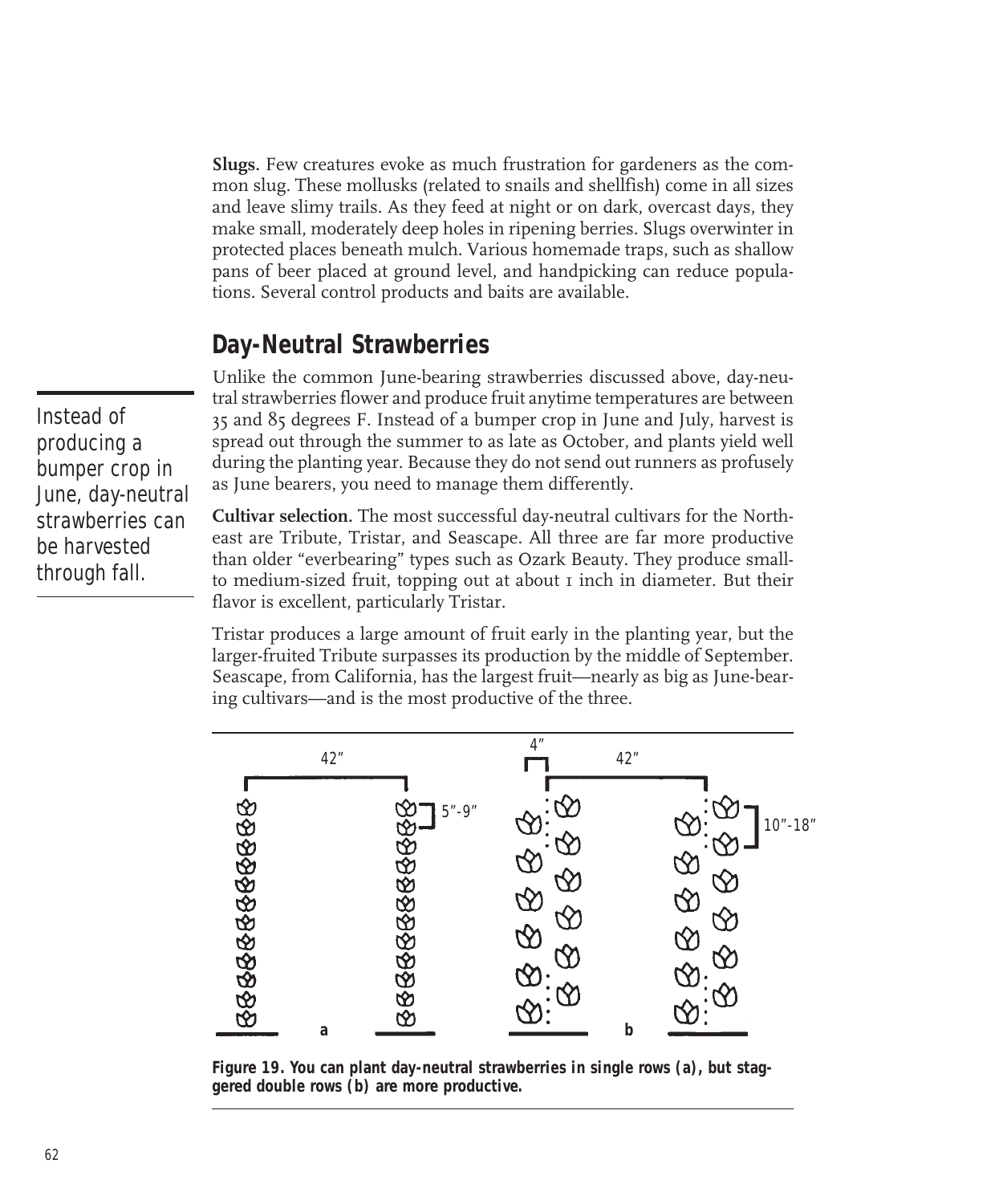**Early care.** Day-neutral strawberries prefer the same soil and sites as their June-bearing cousins. Plant them in the early spring, at the same time as June-bearing strawberries. They also are ideal for growing as annuals in containers. Day-neutral cultivars do not produce runners profusely, so matted-row management is not practical. Instead, plant them closer together about  $\zeta$  to  $\zeta$  inches apart—in rows about 42 inches apart. Remove runners for the entire first season. This will increase yield significantly without excessive plant costs.

Planting day-neutral strawberries in a staggered double row reduces competition between plants and increases yields (see Figure 19). Space plants 10 to 18 inches apart, alternating them in two narrow rows just 8 inches apart. Space these staggered double rows 42 inches apart on center.

Day-neutral strawberries perform best when mulched with straw immediately after planting. Mulch reduces drought stress and keeps fruit clean. Remove flowers for several weeks after planting so plants can become established without premature fruiting.

If the summer is hot and dry, little fruit will be produced in the fall because day-neutral strawberries are sensitive to extreme heat and have very shallow root systems.

**Watering.** Because of these shallow root systems, keeping day-neutral strawberries well-watered is even more important than it is with June-bearers. Make sure they get at least an inch of water per week from rain and/or irrigation.

**Fertilizing.** During their first year, apply 1 to 2 pounds of ammonium nitrate or 3 to 6 pounds of 10-10-10 per 100 feet of row at the beginning of each month from June through September. Thereafter, apply the same amount at the beginning of each month from May through September. Be very careful to sidedress the fertilizer and avoid contact with the leaves, especially when they are damp and the weather is hot. Instead of monthly applications, you can use annual applications of slow-release fertilizer that deliver the same amount of nitrogen.

**Flowering and fruiting.** Day-neutral plants produce flowers from the time of planting through frost in autumn. Fruits form from open flowers in about 30 days. Because the flowering season is so long, flowers are more susceptible to insect attack than those of June-bearing strawberries.

Many growers till under their day-neutral strawberries at the end of the first year and start over with a new batch of plants the following spring. If you decide to hold your plants over for another year, cover them with mulch, as you would June-bearing strawberries. The following spring, they will produce a crop in June, then another crop in August. They will not fruit as long into the fall as the first-year planting.

Because of their shallow root systems, day-neutral strawberries need more attention to watering than June-bearers.